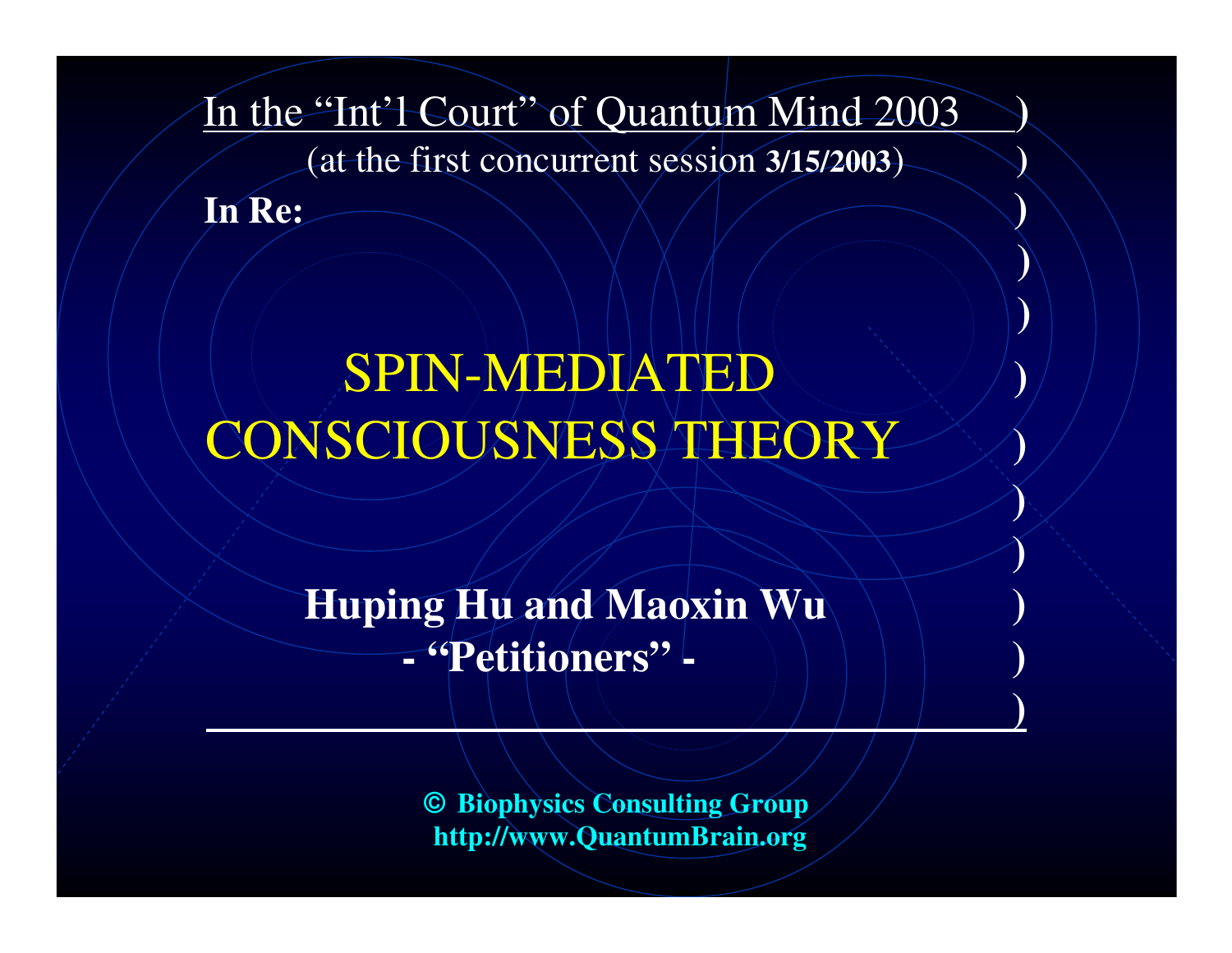### Sub-caption of the "Case"

### **Biology**

Possible Roles of Neural Membrane and Protein Nuclear Spin Ensembles and Unpaired Electronic Spins of Rapidly Diffusing  $O_2$  and Other Molecules in Consciousness and Memory.

### **Physics**

*Spin is the seat of consciousness and the linchpin between mind and the brain, that is, spin is the "mind-pixel."*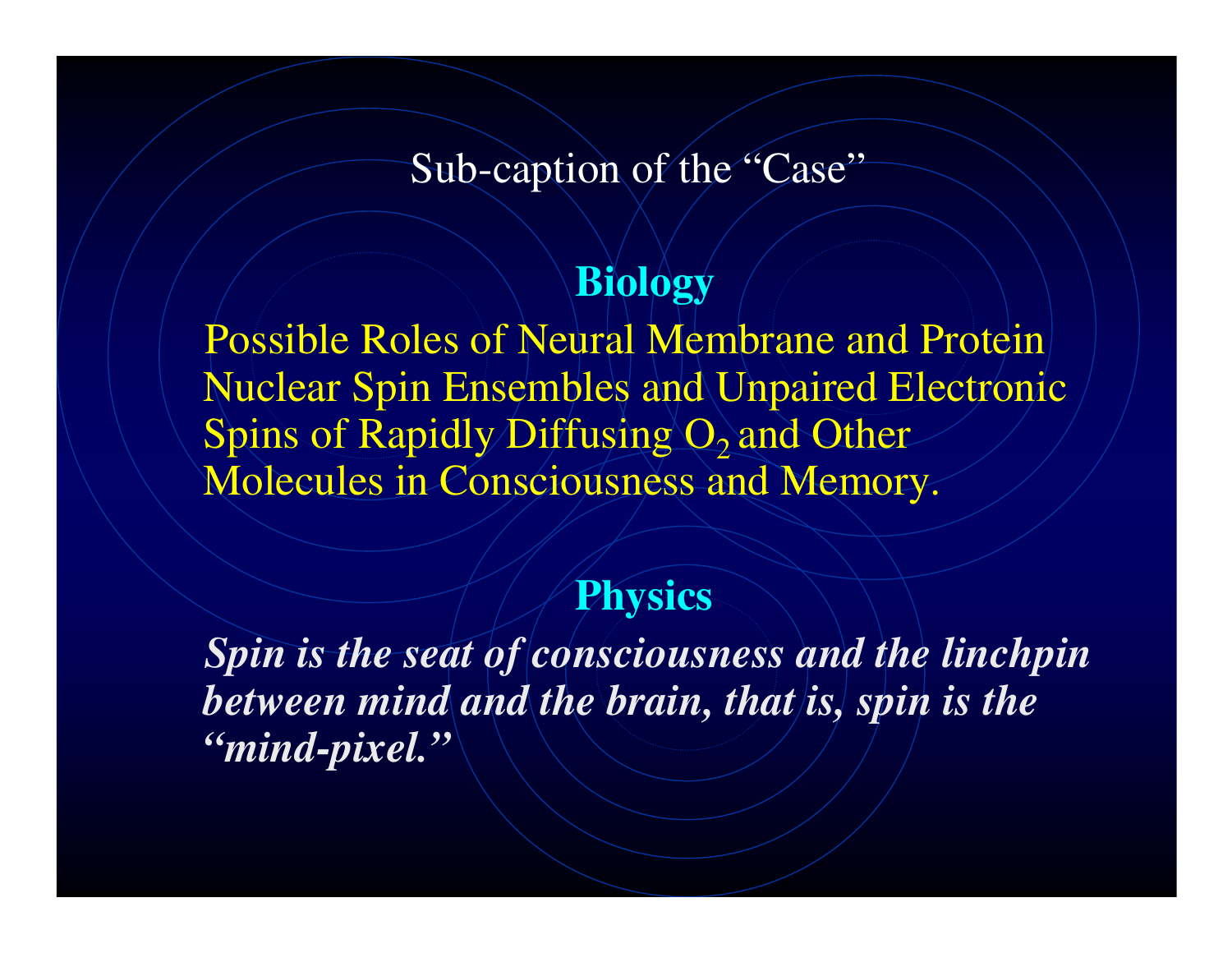## Outline of the Presentation

- Present the physics
- Describe the model
- Make predictions
- Offer evidence
- •• Give summation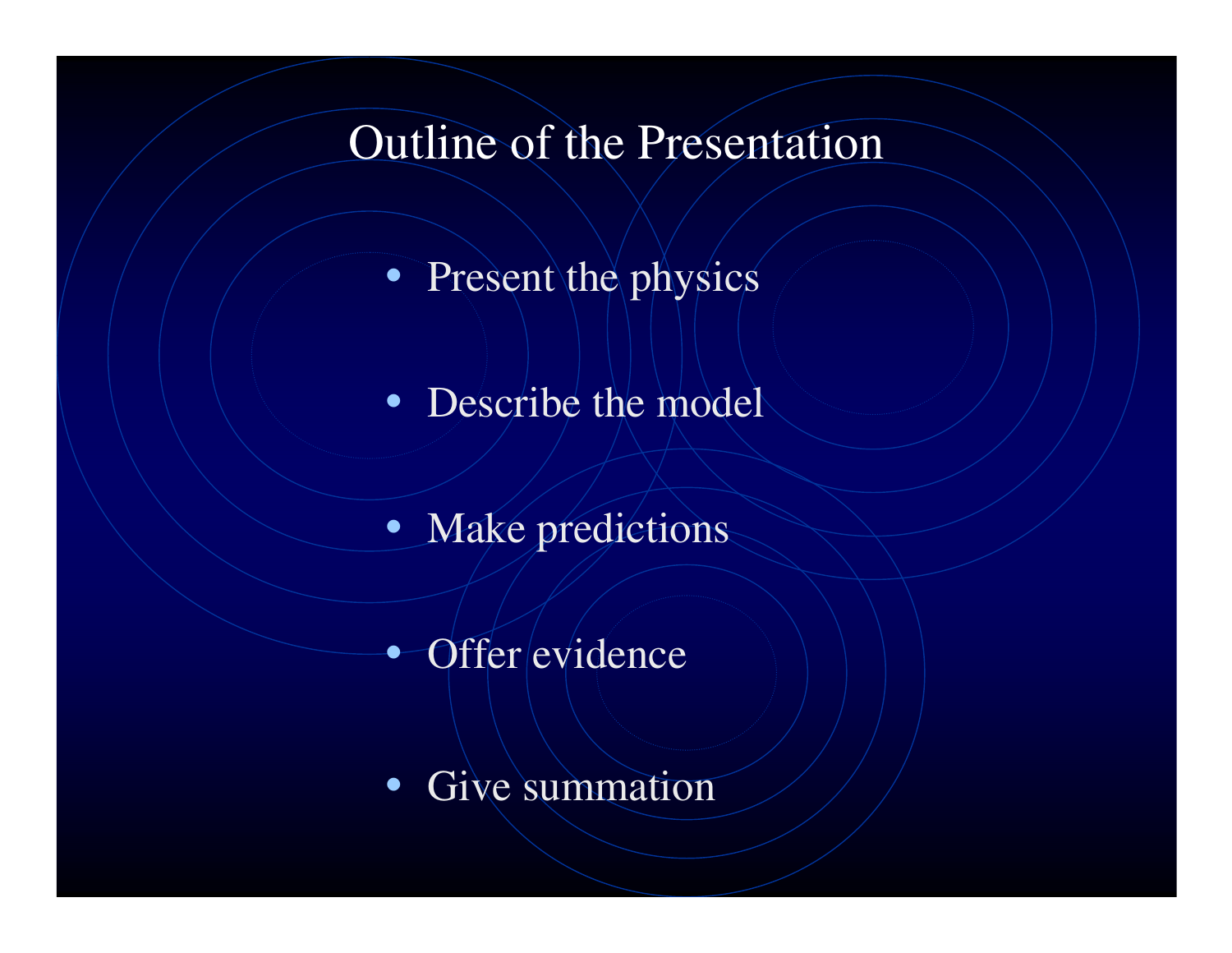### The "Constitution"

• Consciousness exists (not an illusion).

• Consciousness is quantum mechanical.

• The "process" generating quantum effects also generates consciousness.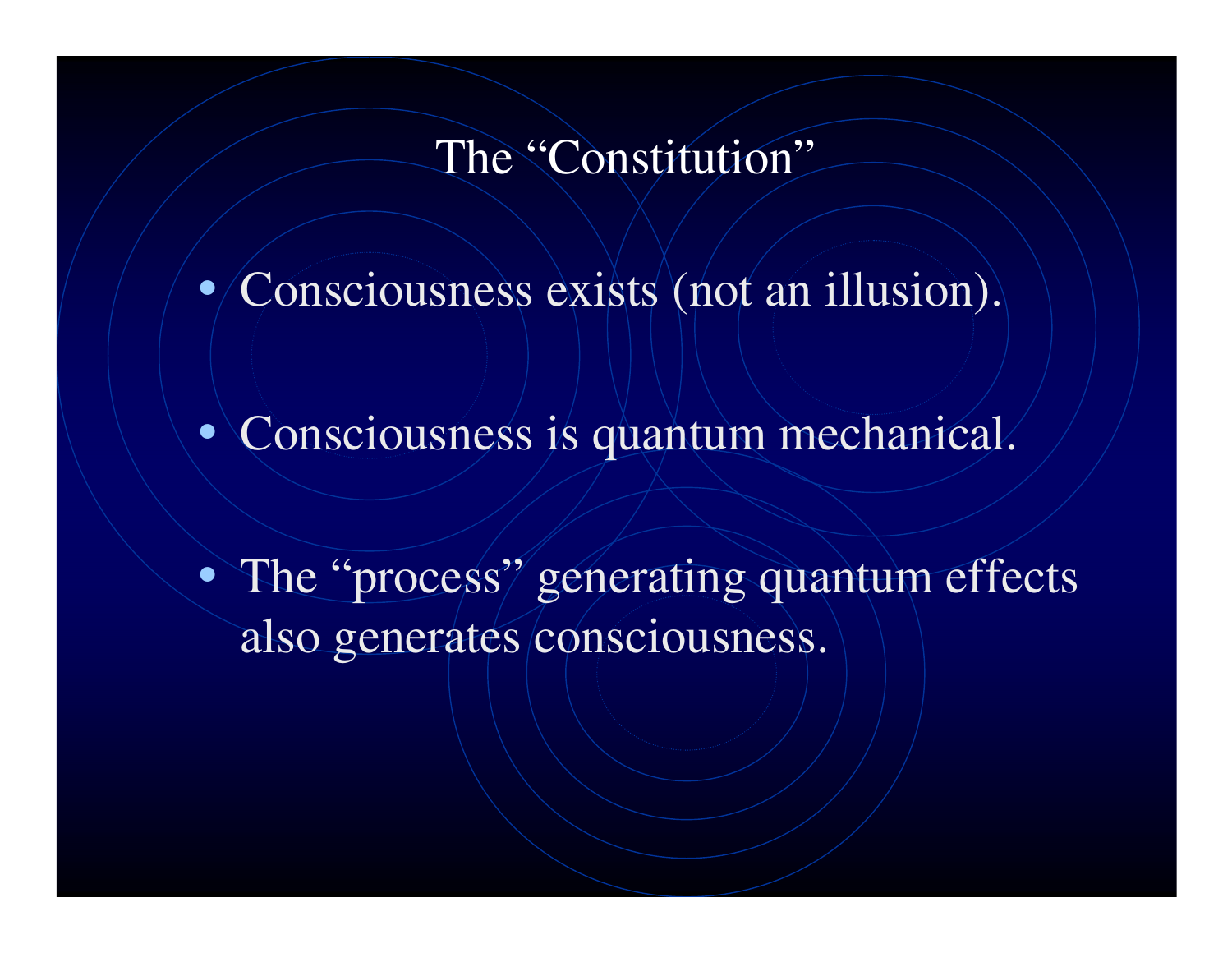### Spin is the Process Generating Quantum Effects

- • Spin is embedded in the microscopic structure of spacetime and is likely the cause of spacetime itself (Dirac equation, spin network [Penrose] & spin foam [e.g., Smolin]).
- $\bullet$ • In the Bohmian picture, the "internal motion" associated with/spin is recently shown to be responsible for the quantum potential (Recami & Salesi [1998], *Phys. Rev.* A, **57**, p. 98; Esposito [1999], *Found. Phys. Lett*., **12,** p. 165; Bogan, quant-ph/0212110).
- $\bullet$ • In the Hestenes picture, the zitterbewegung associated with spin is said to be responsible for all the quantum effects of the relativistic electron (see, Hestenes [1983], *Found. Phys.,* **15**, p. 63).
- $\bullet$ • Some authors also expressed the view that electron is Compton wavelength vortex and the wave function is about "quantum" vorticity" (e.g., Sidharth, <sup>p</sup>hysics/0203079; Kiehn, http://www22.pair.com/csdc/pdf/bohmplus.pdf).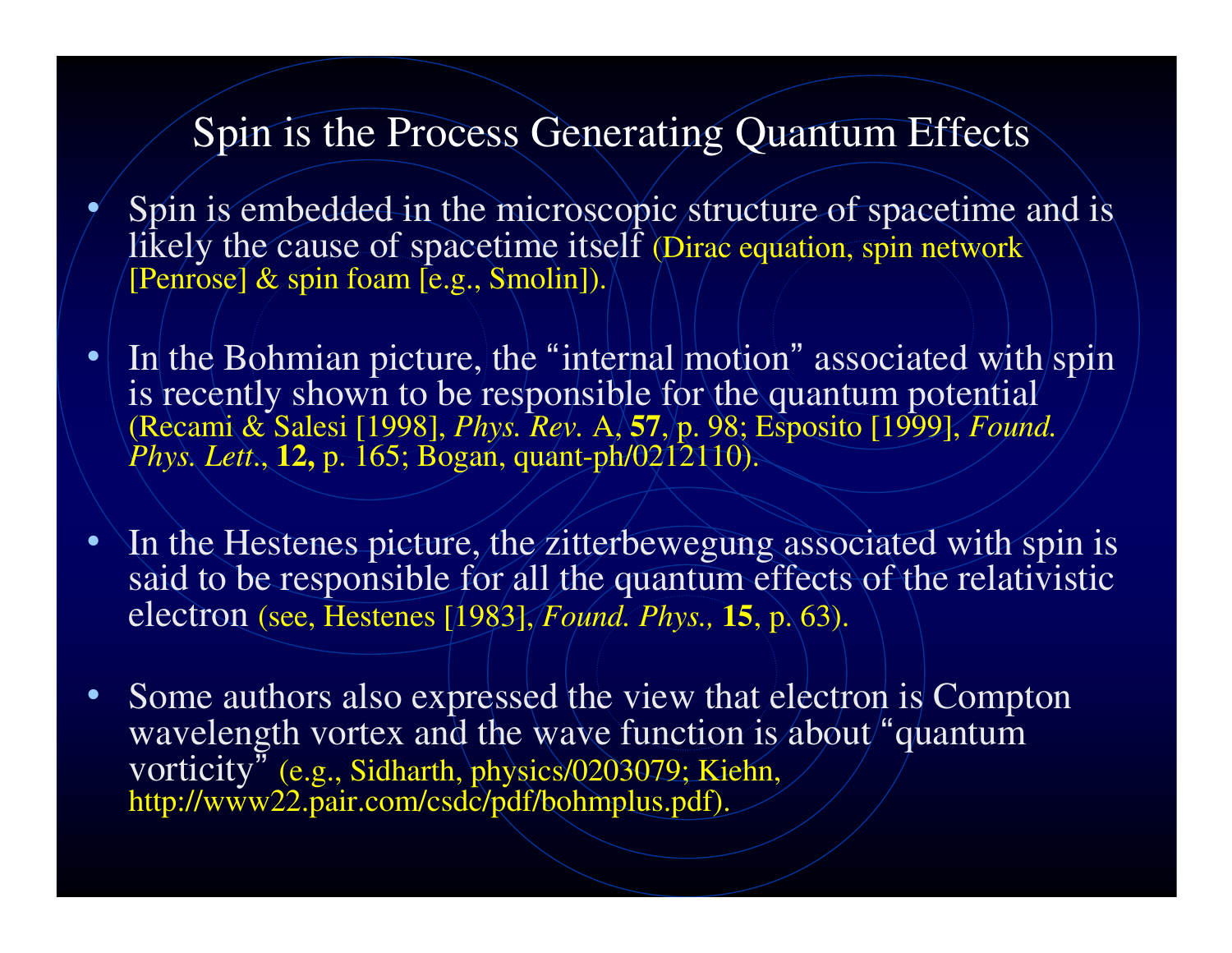## Spin Is the "Mind-Pixel"

- ••/ Consciousness is intrinsically connected to quantum mechanical spin, that is, spin is the seat of consciousness (Hu & Wu, quantph/0208068).
- • Spin is <sup>a</sup> self-referential process which drives spacetime dynamics and underlies quantum mechanics (Hu & Wu, Cogprints: ID2827).
- $\bullet$ • The probabilistic structure of quantum mechanics is due to the self-referential collapse of spin state (Hu & Wu, Cogprints: ID2827).
- $\bullet$ • Said collapse is contextual, noncomputable, nonlocal and irreversible (See Penrose'<sup>s</sup> books; Hu & Wu, Cogprints: ID2827).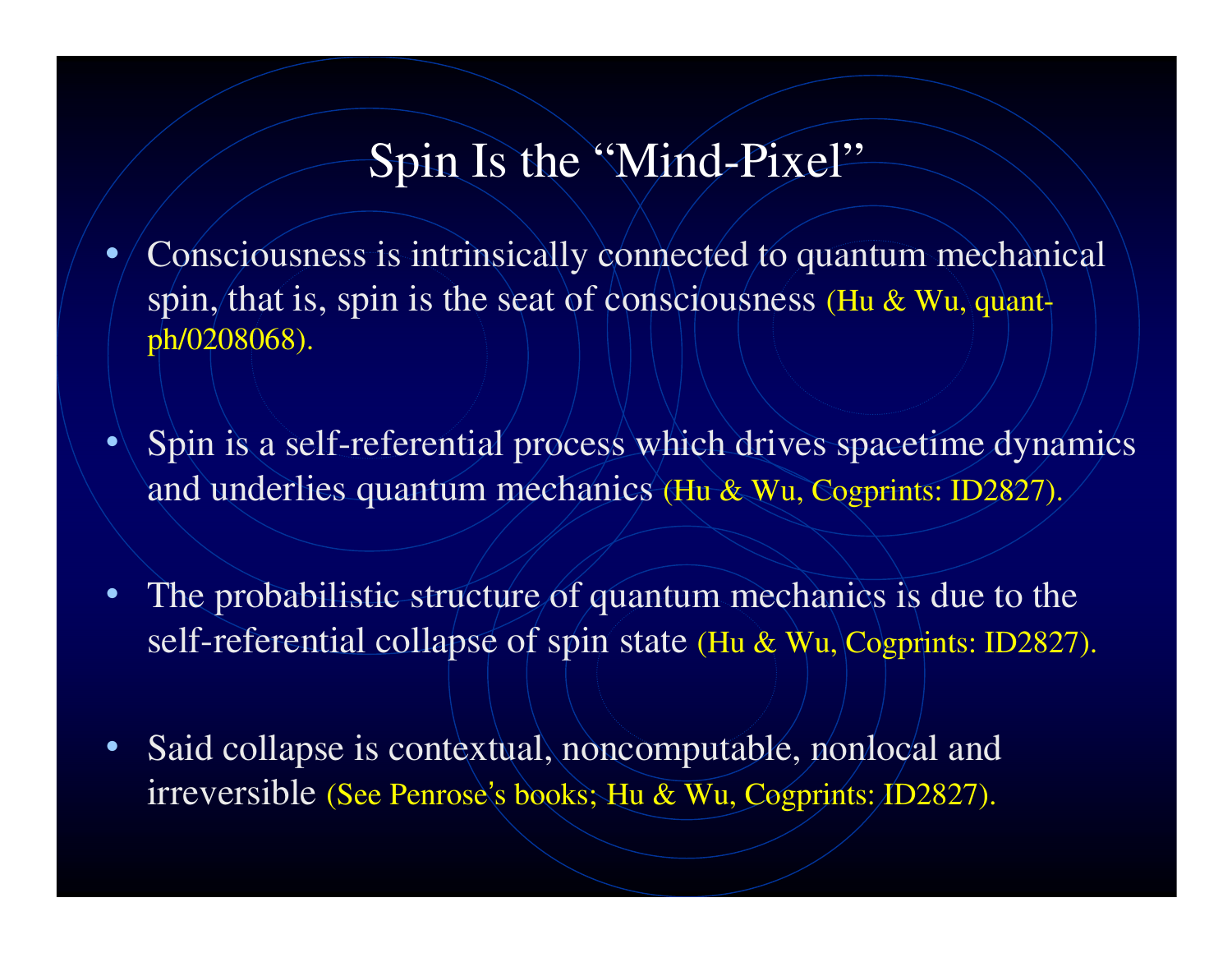### The Model: General Considerations

- • The most abundant unpaired spins in the brain are the proton nuclear spins of all the molecules and electronic spins carried by  $| \mathrm{O}_{2} |$ .
- •• Neural membranes are the matrices of most vital brain functions and phospholipids/proteins are saturated with proton nuclear spins.
- $O_2$  play crucial roles in brain functions and is hypothesized by us to be involved in the mechanism of anesthetic action (Hu & Wu [2002], *Medical Hypotheses*, **57**, p. 619).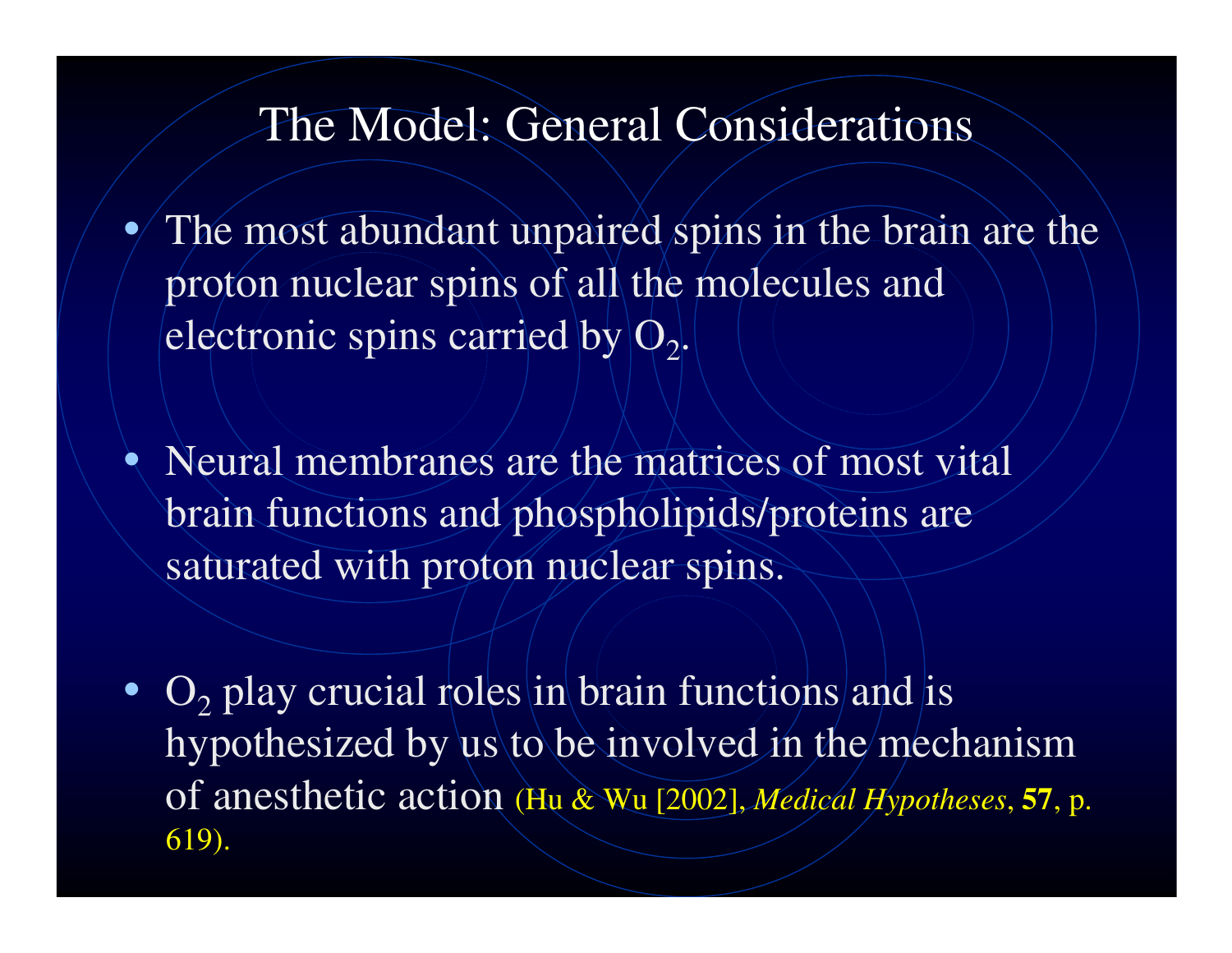### The Model: Neural Substrates

- • Unpaired nuclear spins in neural membranes and possibly proteins are the mind-pixels since atomic nuclei are almost immobile and shielded from much of the noise in the "warm and wet" brain.
- •Unpaired electronic spins of rapidly diffusing  $\Theta_2$ , NO etc are the spin beam for pixel-activation since they are very mobile, can generate strong fluctuating E.M. fields *via* their large magnetic dipoles associated with their spins, and strongly couple to unpaired/nuclear spins.
- Spin chemistry is the bridge to classical neural activities since biochemical reactions mediated by free radicals are very sensitive to small changes of magnetic energies.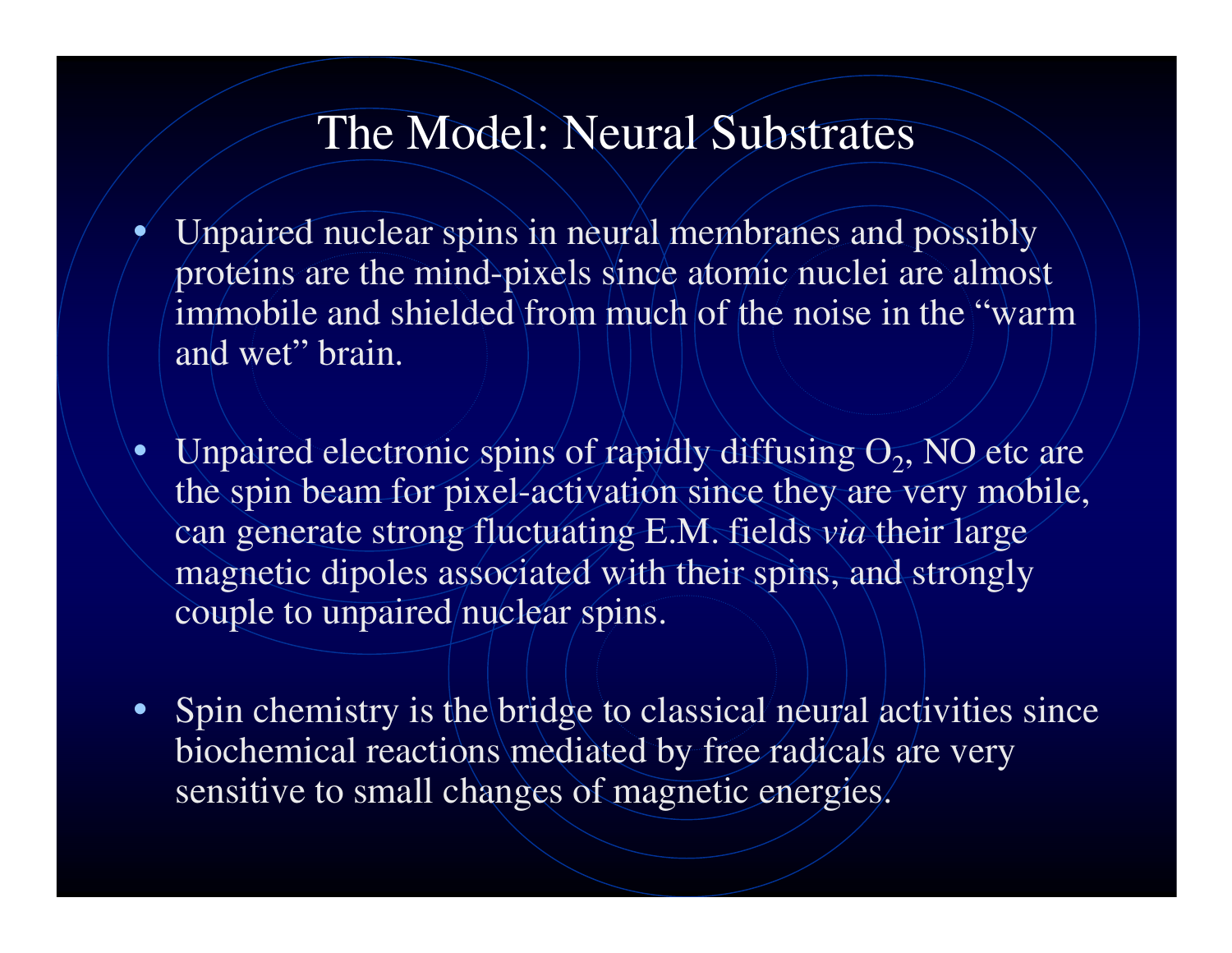# Phospholipid with Diffusing  $O_2$

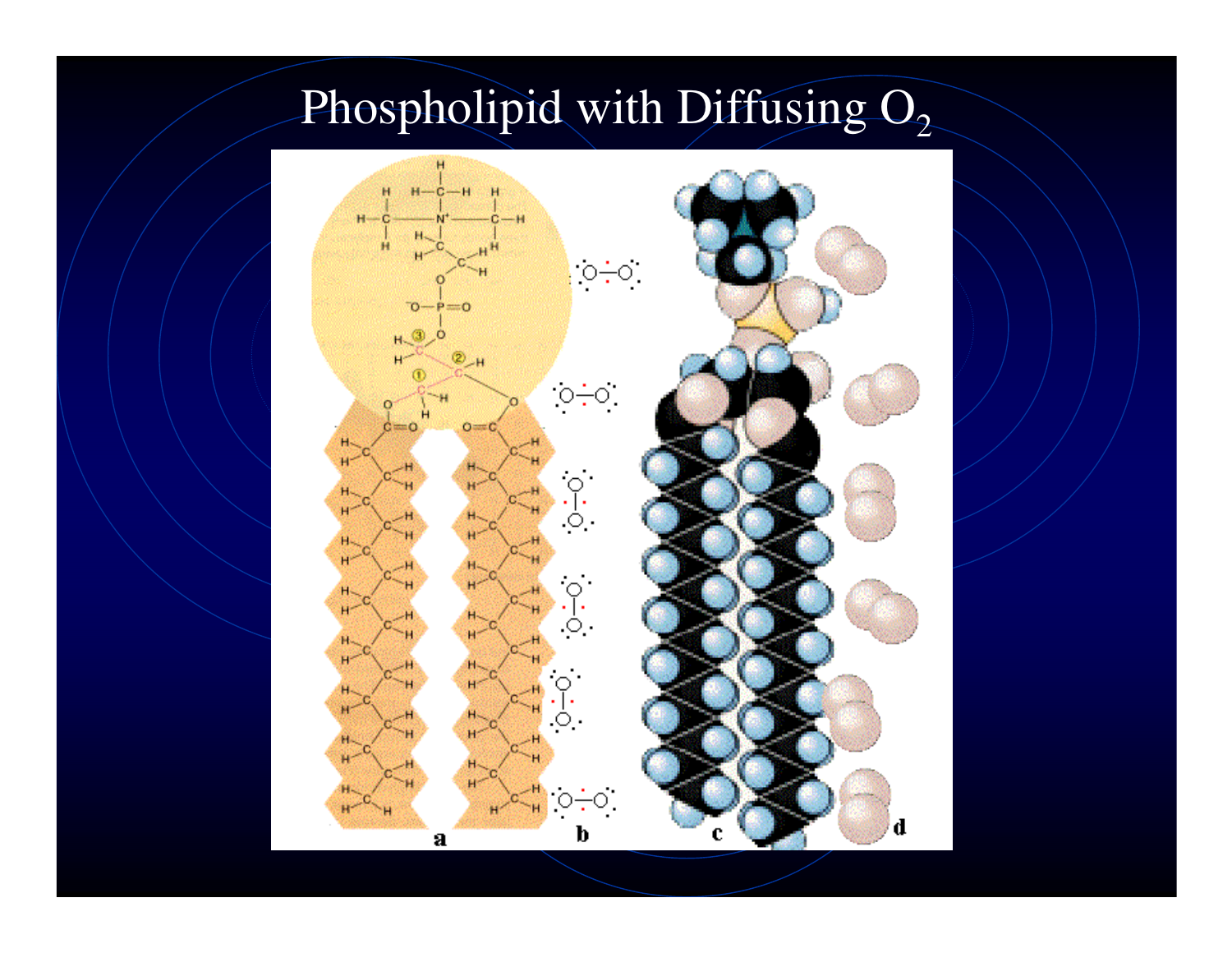## Quantum Effects

•

- Activations of neural nuclear spin states through strong interactions with unpaired electrons of rapidly diffusing  $\mathsf{O}_2, \mathsf{NO}$ etc.
- Entanglement of various neural nuclear spin states through intraand intermolecular spin-spin interactions.
- Decoherence, and survivals of the "fittest" entangled spin states in decoherence-free subspaces or through Zeno Effects.
- Collapse of fittest entangled spin states through spacetime dynamics driven by self-referential spin processes.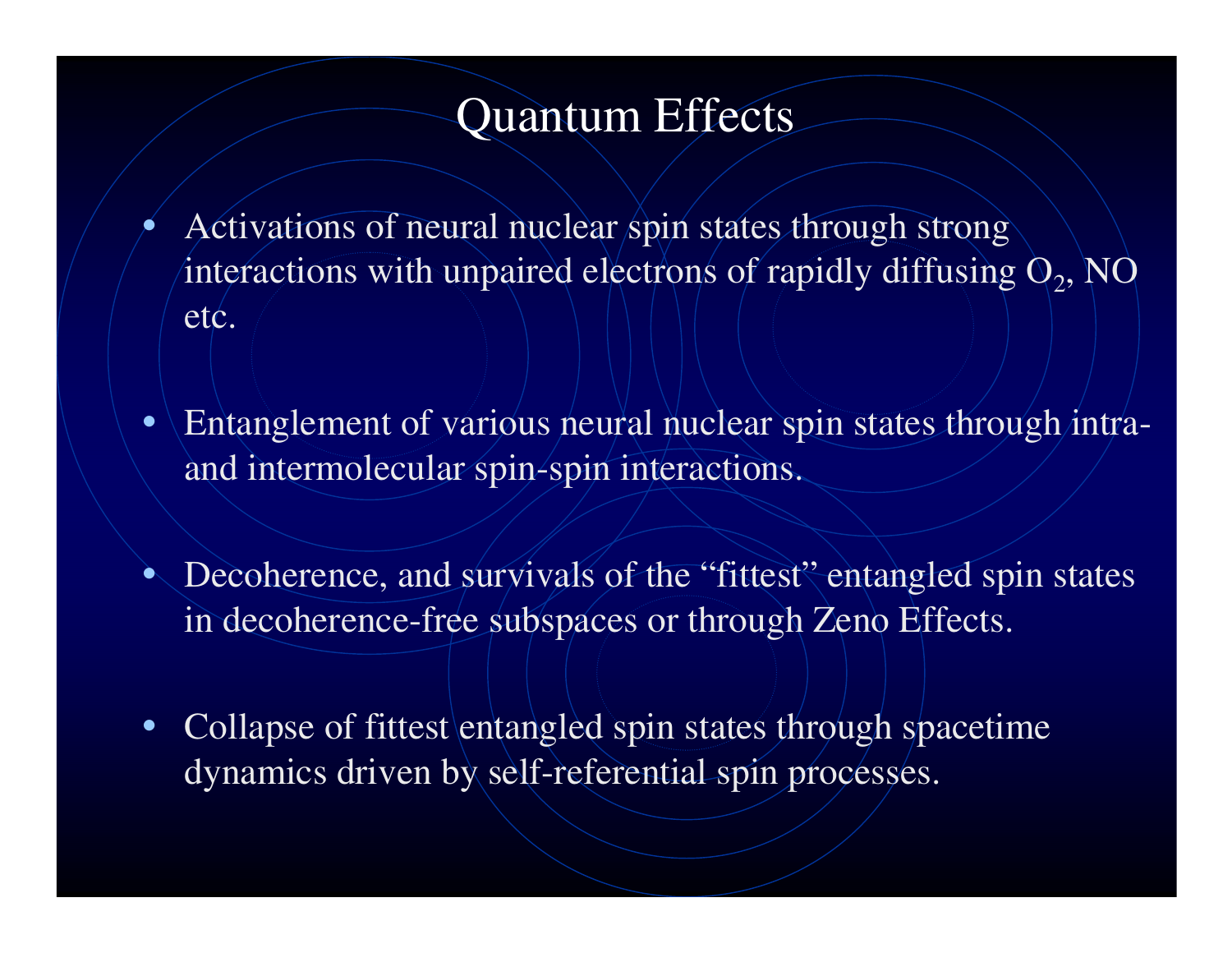#### Evidence for Brain Nuclear Spin Quantum Effects

- •• Proton nuclear spins in nematic liquid crystal can achieve longlived intra-molecular quantum coherence with entanglement in room temperature for information storage (Khitrin et al, quantph/0202035, 0205040 & 0208136).
- • Long-ranged (>10 microns) intermolecular multiple-quantum coherence in NMR spectroscopy was discovered about <sup>a</sup> decade ago (Warren, et al [1993], *Science*, **262**, p. 2005).
- Long-lived (>.05 milliseconds) entanglement of two macroscopic spin ensembles in room temperature has been achieved recently (Julsgaard et al [2001], *Nature*, **413**, p. 400 ).
- NMR quantum computation in room temperature is reality (See Nielsen & Chuang [2000], Quantum Computation and Quantum Information. Cambridge Universal Press).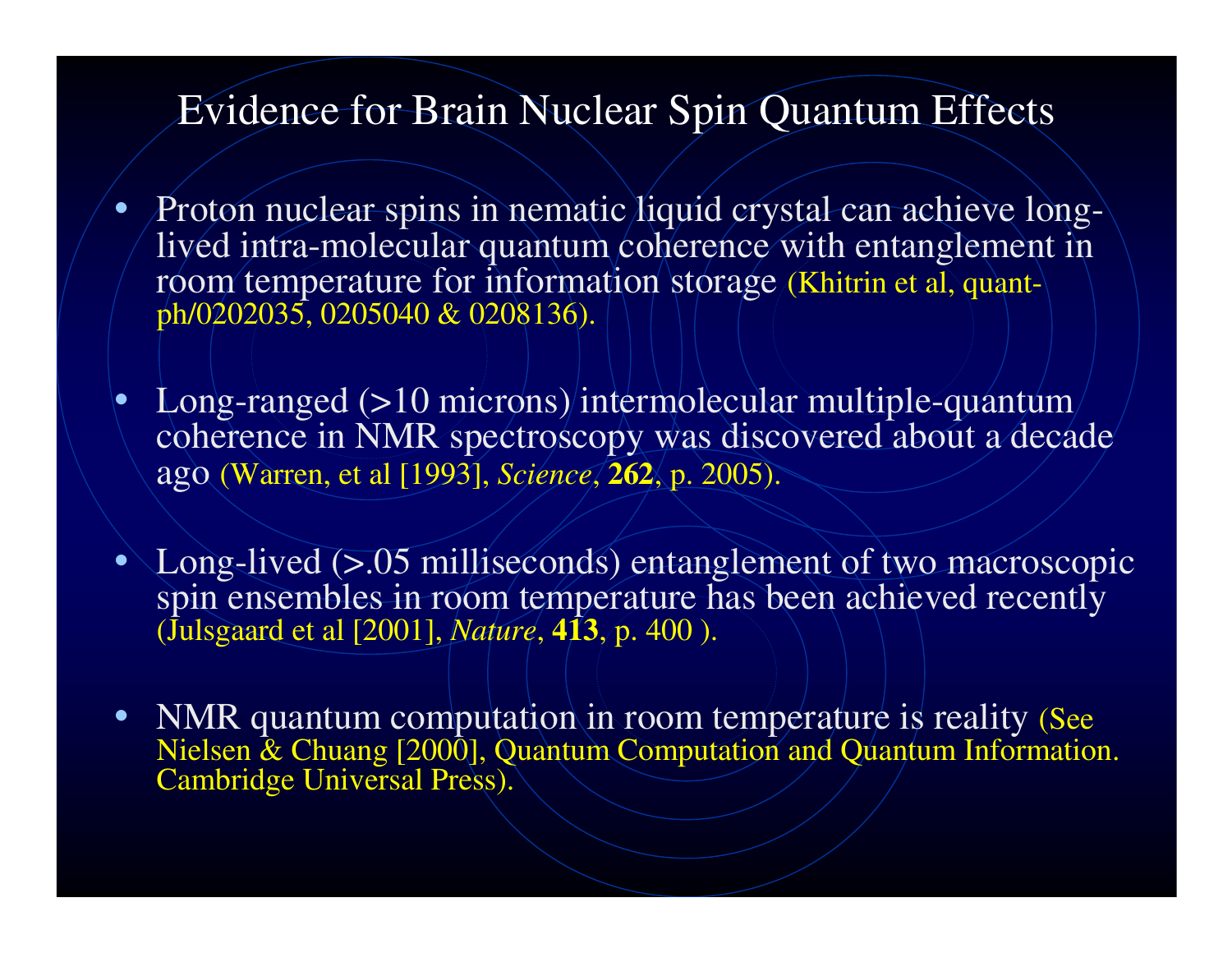## "Consciousness Explained"

•• Nuclear spin ensembles in neural membranes/proteins ("NSE") are activated through strong interactions with unpaired electronic spins of rapidly diffusing  $\mathrm{O}_2$  etc that extract information from their diffusing pathways in the brain.

•• NSE process said information such that conscious experiences emerge from the collapses of NSE entangled quantum states through spacetime dynamics driven by self-referential spin processes.

•• In turn, NSE has effects through spin chemistry on the classical neural activities thus influencing the classical neural networks of the brain.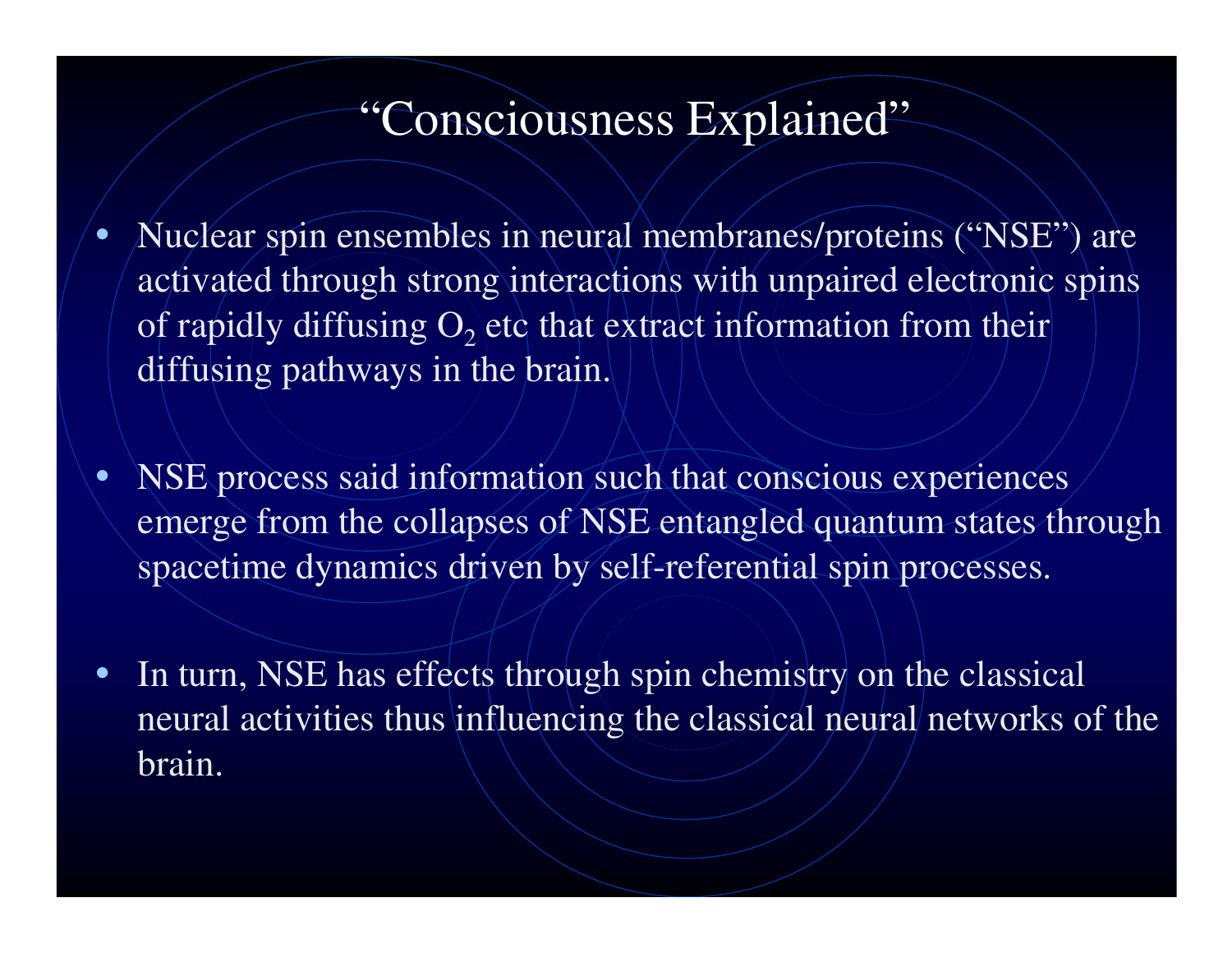

### Spin-Mediated Consciousness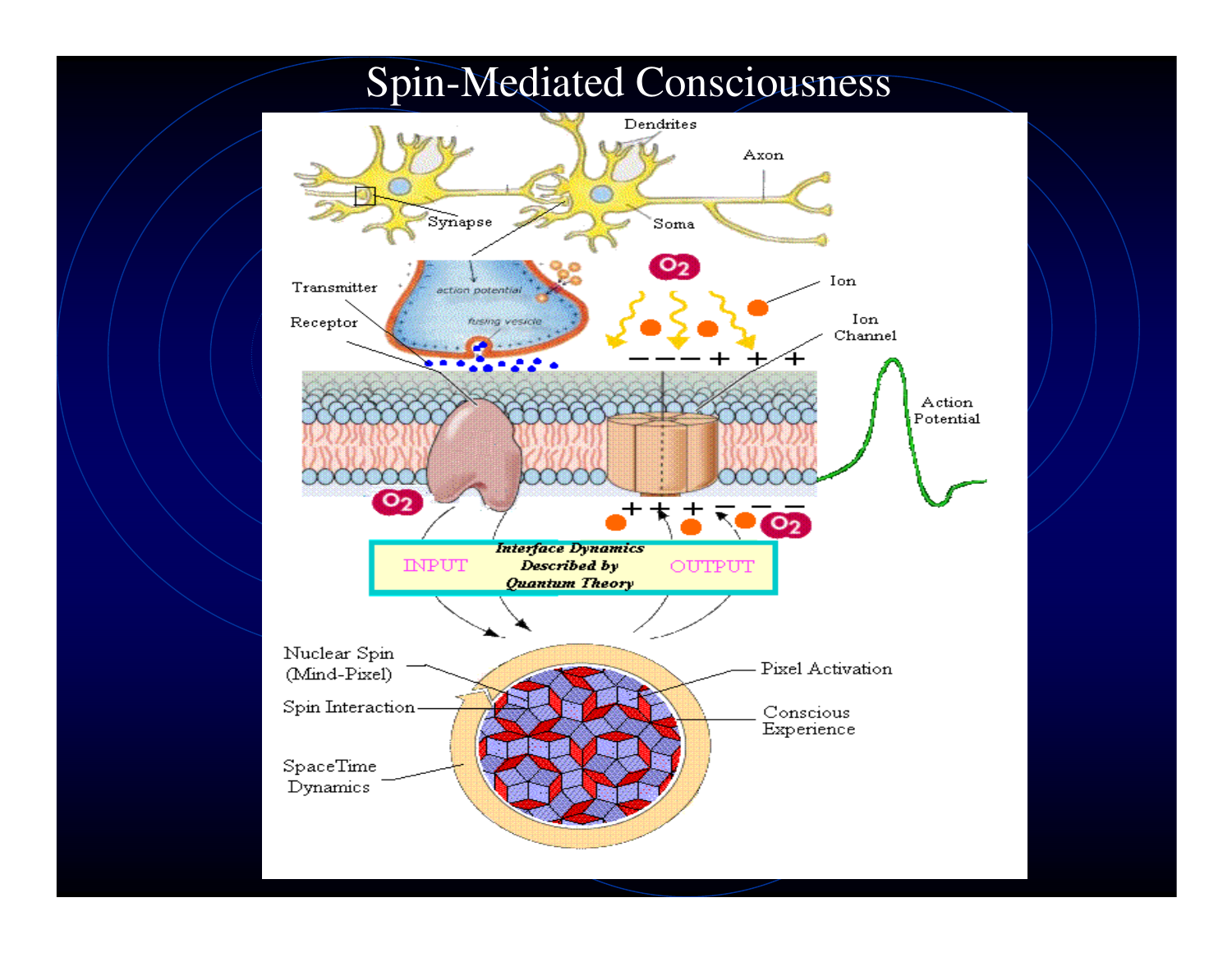## Associative Memory Model

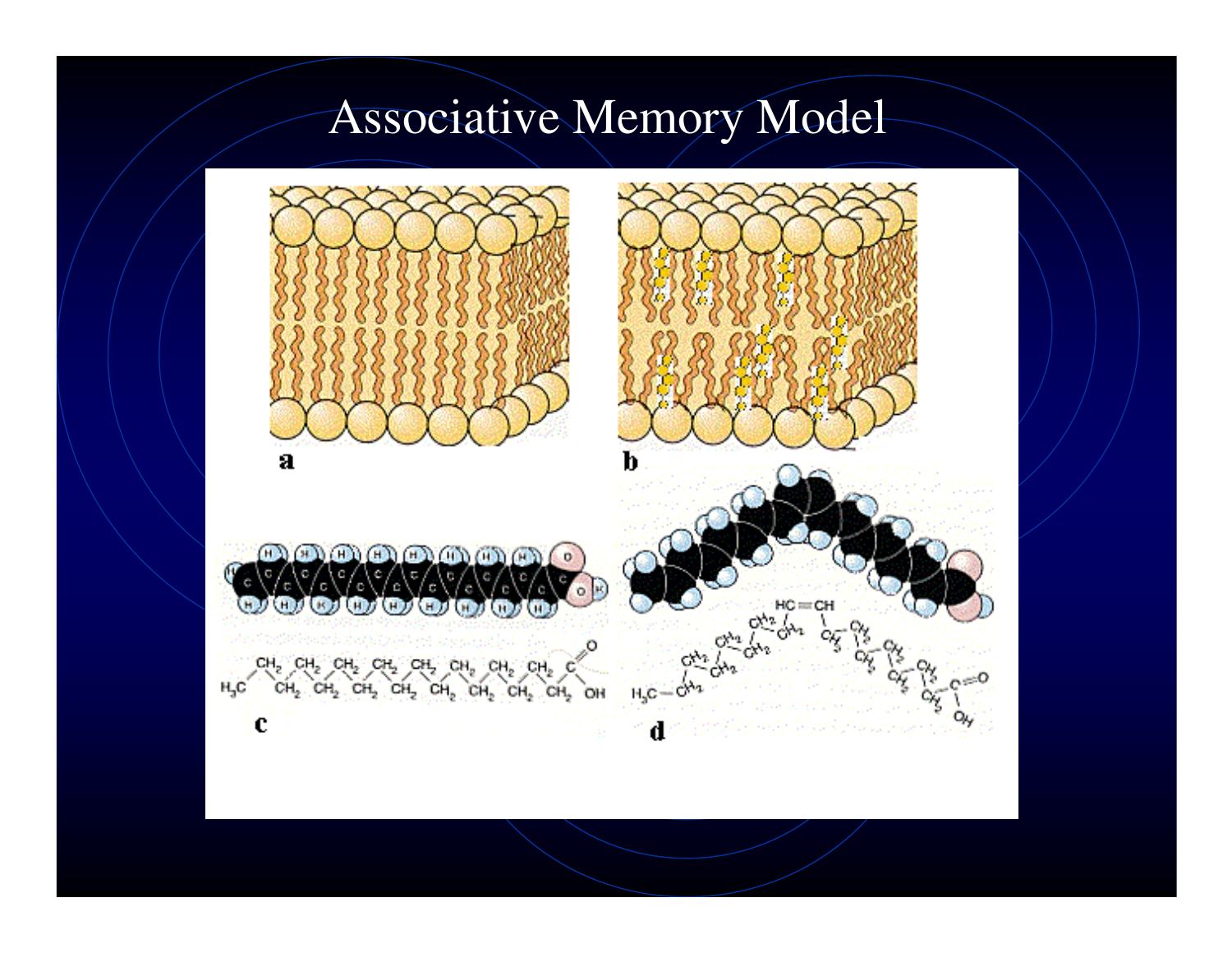### Predictions

- • Replacement of hydrogen with deuterium will block consciousness.
- Interference with the dynamics of neural nuclear spin ensemble will affect consciousness.
- Perturbation of membrane structures and dynamics will affect consciousness.
- Perturbation/blockage of oxygen pathways in the membrane will affect/block consciousness.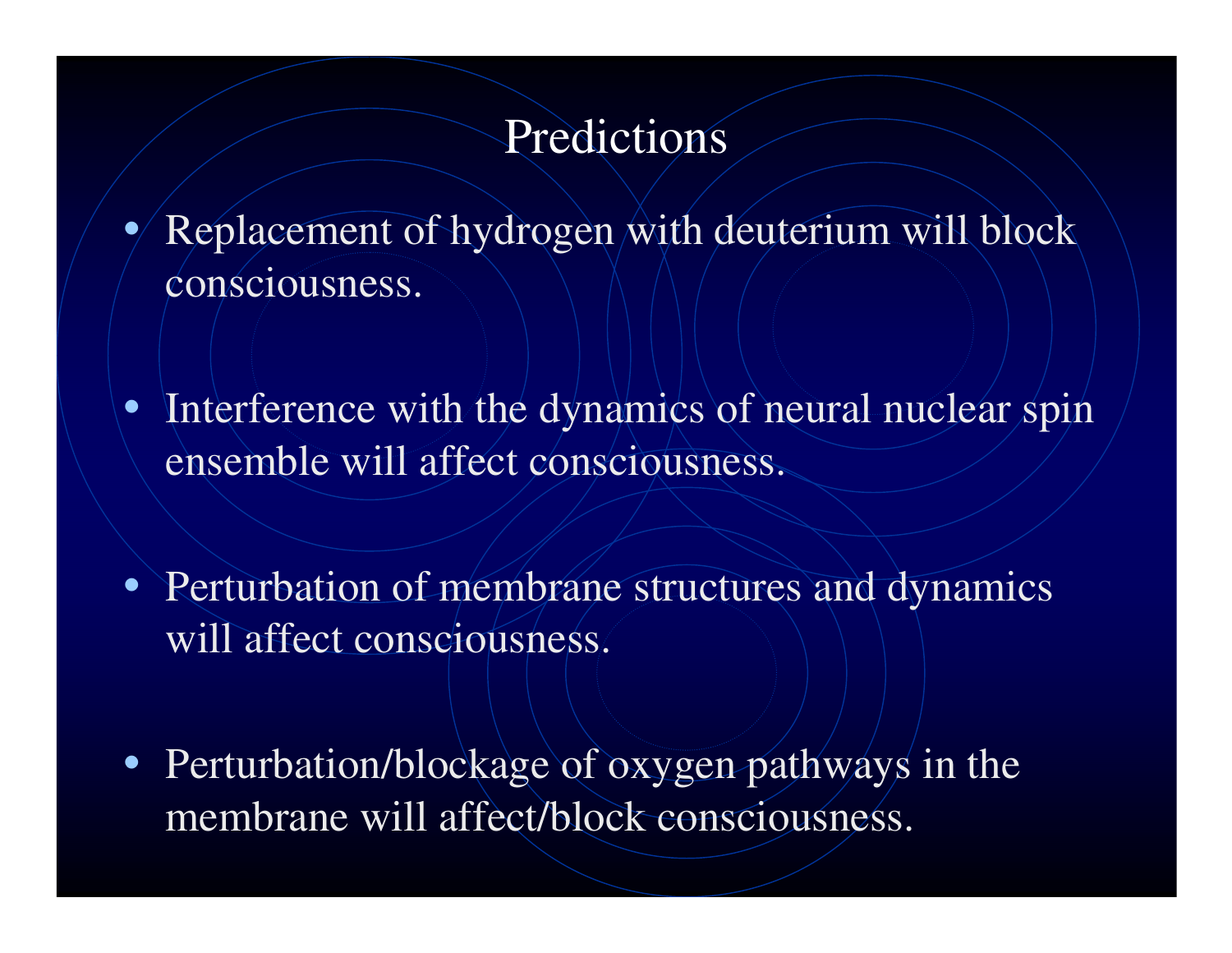### Mechanism of Anesthetic Action

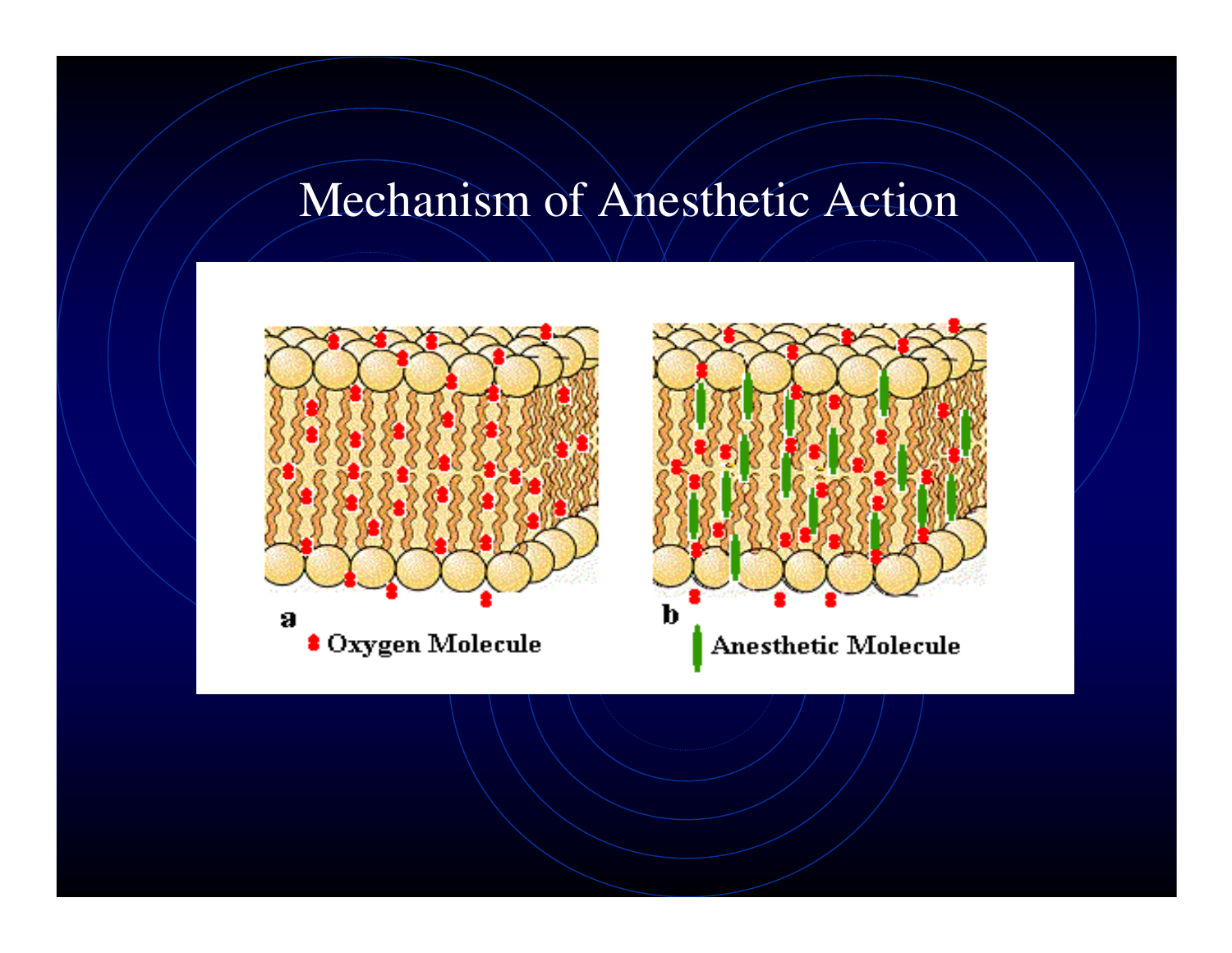### Supporting Evidence for the Model

- •• Transcranial magnetic stimulations affect awareness and consciousness functions (see Chicurei [2002], *Nature*, **<sup>417</sup>**, p. <sup>114</sup> [news feature]) which can be explained as the stimulations interfering with neural nuclear spin dynamics.
- General anesthetics cause unconsciousness which can be explained as said anesthetics/perturbing  $\mathrm{O}_2$  pathways and neural membrane structures and dynamics (Hu & Wu [2002], *Medical Hypotheses*, **57**, p. 619).
- Temporary hypoxia causes unconsciousness which can explained as deprivation of  $O_2$  spin beam functions.
- $D_2O$  has various neurological effects (see Kushner et al [1999], *Can. J. Physiol. Pharmacol.*, **<sup>77</sup>**, p. 79) some of which may be explained as brain losing mind-pixels.